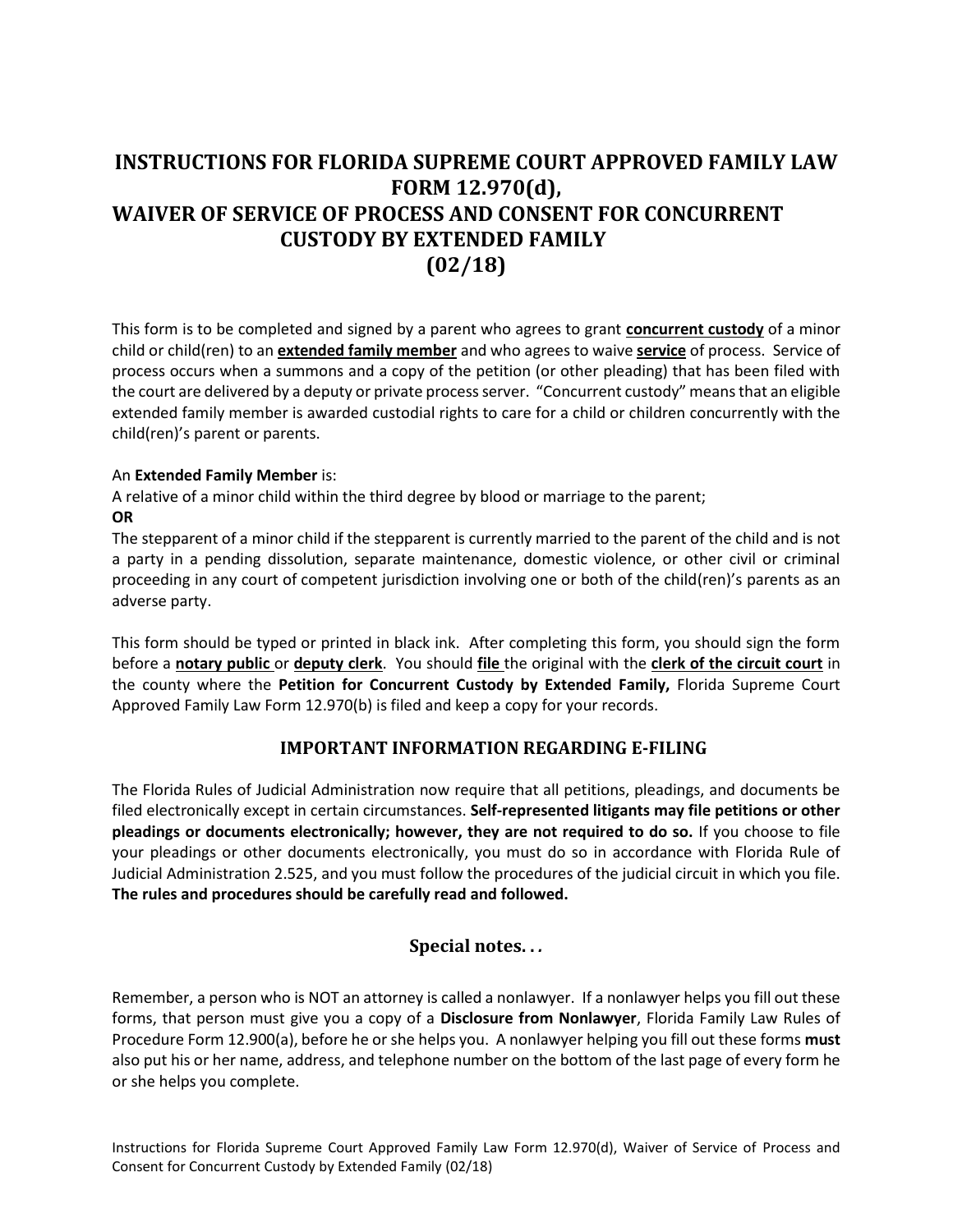| IN THE CIRCUIT COURT OF THE _______________ |  | JUDICIAL CIRCUIT, |
|---------------------------------------------|--|-------------------|
|                                             |  | COUNTY, FLORIDA   |
| IN RE: THE INTEREST OF                      |  |                   |
|                                             |  |                   |
|                                             |  |                   |
| Child(ren)                                  |  |                   |
| Petitioner,                                 |  |                   |
| and                                         |  |                   |
|                                             |  |                   |
| Respondent/______________________________   |  |                   |

# **WAIVER OF SERVICE OF PROCESS AND CONSENT FOR CONCURRENT CUSTODY BY EXTENDED FAMILY**

| I, {full legal name}       | , the legal parent of                                                                                     |                             |  |
|----------------------------|-----------------------------------------------------------------------------------------------------------|-----------------------------|--|
| ${child (ren)'s name (s)}$ |                                                                                                           | , having received a copy of |  |
|                            | the Petition for Concurrent Custody by Extended Family filed herein and waived service of process, freely |                             |  |
|                            | and voluntarily consent to the Petition filed by <i>{Petitioner's Name}</i>                               |                             |  |

 I realize that by signing this document, I am consenting to the Petitioner having temporary concurrent custody of the minor child(ren) and that such concurrent custody is in the best interest of the child(ren). Upon entry of an Order, the Petitioner shall be able to:

- 1. Consent to all necessary and reasonable medical and dental care for the child(ren), including nonemergency surgery and psychiatric care;
- 2. Secure copies of the child(ren)'s records, held by third parties, that are necessary for the care of the child(ren), including, but not limited to:
	- a. Medical, dental, and psychiatric records;
	- a. Birth Certificates and other records, and
	- b. Educational records.
- 3. Enroll the child(ren) in school and grant or withhold consent for the child(ren) to be tested or placed in special school programs, including exceptional education; and
- 4. Do all other things necessary for the care of the child(ren).

 Florida Supreme Court Approved Family Law Form 12.970(d), Waiver of Service of Process and Consent for Concurrent Custody By Extended Family (02/18)